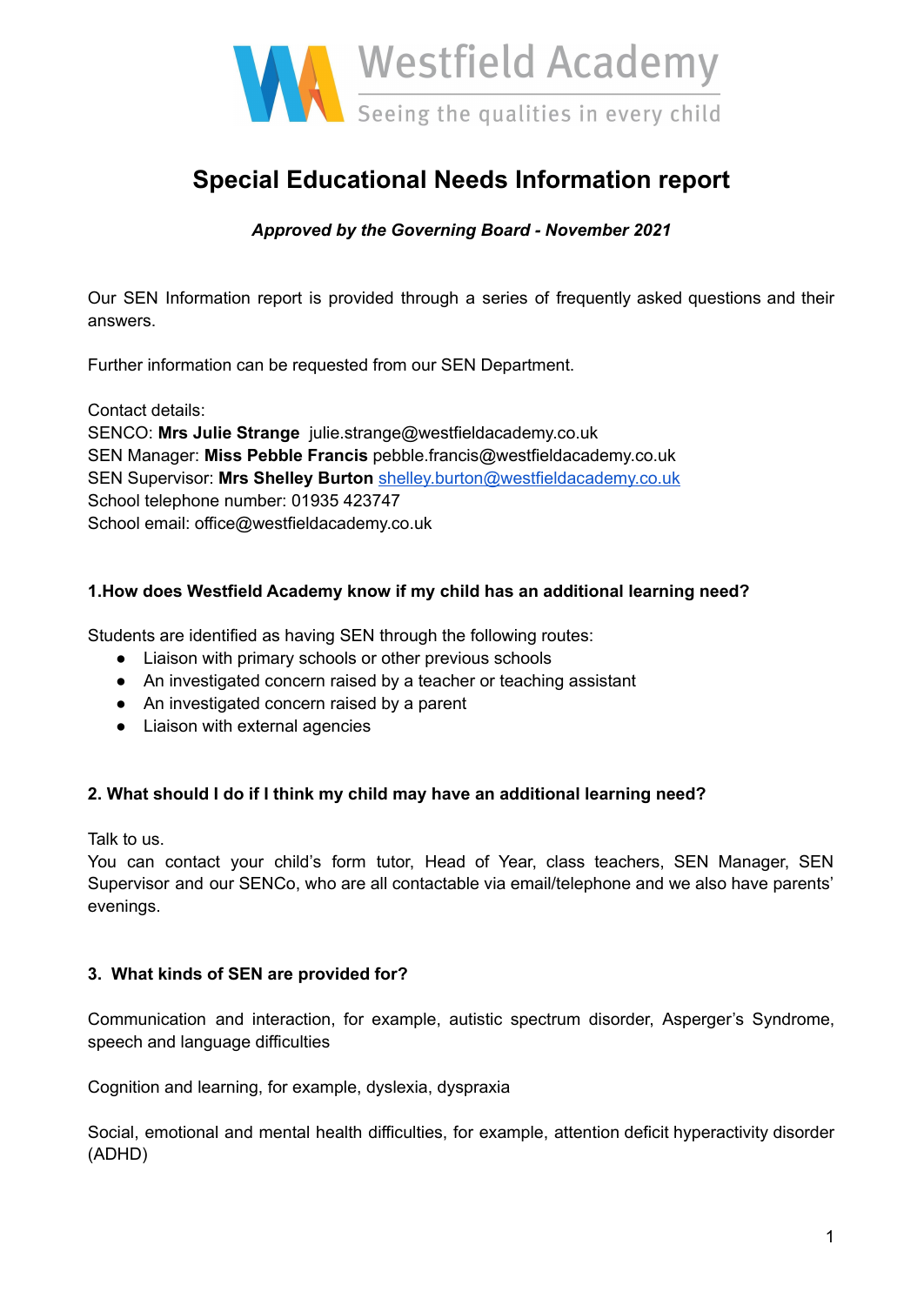Sensory and/or physical needs, for example, visual impairments, hearing impairments, processing difficulties.

#### **4. How does Westfield Academy identify pupils with SEN and assess their needs?**

We assess each student's current skills and levels of attainment on entry, building on information from previous settings and key stages where appropriate. At the same time, we consider evidence that a student may have a disability under the Equality Act 2010 and, if so, what reasonable adjustments may need to be made for them.

Subject teachers will make regular assessments of progress for all students and with the Deputy Headteacher and SEN team will identify those whose progress:

- is significantly slower than that of their peers starting from the same baseline
- fails to match or better the child's previous rate of progress
- fails to close the attainment gap between the child and their peers
- widens the attainment gap

This may include progress in areas other than attainment, for example, social and emotional needs.

However, slow progress and low attainment will not automatically mean a pupil is recorded as having SEN.

When deciding whether special educational provision is required, we will start with the desired outcomes, including the expected progress and attainment, and the views and the wishes of the student and their parents. We will use this to determine the support that is needed and whether we can provide it by adapting our core offer, or whether something different or additional is needed.

#### **5. How are parents and students consulted?**

We will have a discussion with the student and their parents when identifying whether they need special educational provision.

These conversations will make sure that:

- Everyone develops a good understanding of the student's areas of strength and difficulty
- We take into account the parents' concerns
- Everyone understands the agreed outcomes sought for the child
- Everyone is clear on what the next steps are

#### **6. What is a Personal Passport?**

At Westfield Academy, all students on the SEN register have a Personal Passport (PP) that explains:

- the needs of the young person.
- the additional provision in place
- the strategies for teachers to use in class.

A copy of this will be sent home for parents and student to check.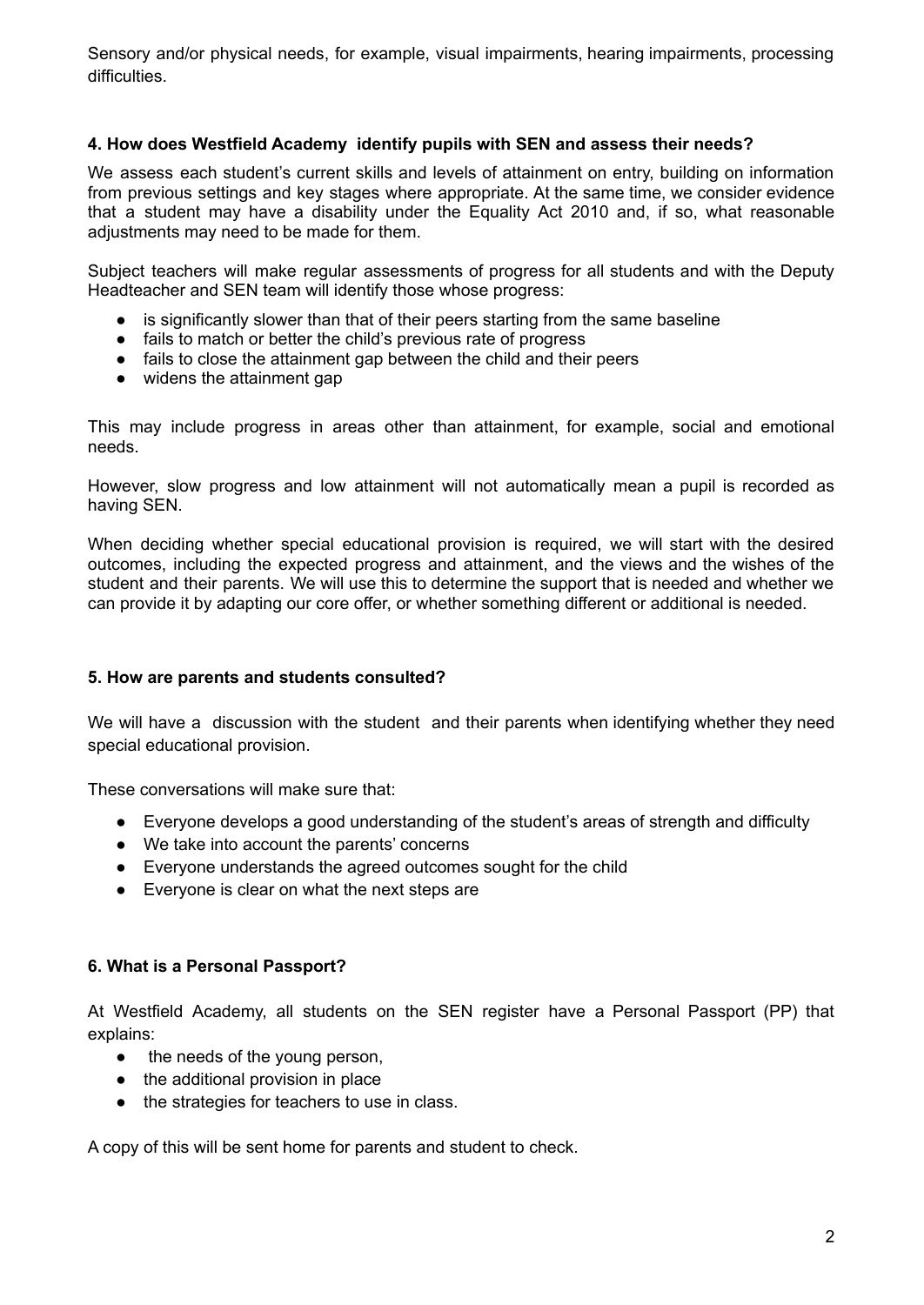## **7. What is the school's approach to teaching students with SEN?**

Teachers are responsible and accountable for the progress and development of all the students in their class.

High-quality teaching is our first step in responding to students who have SEN. This will be differentiated for individual students.

Teachers have access to electronic versions of Personal Passports.

Some students will need additional interventions such as:

- Social skills
- Speech and language
- Emotional Literacy Support Assistant (ELSA)
- 1:1 key adult support
- Literacy
- Numeracy
- Life skills
- Study skills
- Phonics based learning
- Numicon
- Spelling

#### **8. How will my child be enabled to access the curriculum?**

Class teachers differentiate work to ensure that it is pitched appropriately for all students.

All students on the SEN register have a Personal Passport. This explains the SEN of the student and has strategies on it for teachers to use to enable students to access their lessons.

Some students with SEN will have access to teaching assistant support in the classroom.

Some students may need additional support through interventions outside of normal lessons and this may be on a 1:1 or small group basis.

#### **9. How do you, as a school, know how well my child is doing?**

Students' progress is assessed and monitored by their class teacher and potential GCSE grades are entered onto our SIMs tracking system. These grades are monitored by Subject Leaders, the Deputy Headteacher and our SEN team.

In Key Stage 3, some students may also have termly reading age assessments to monitor progress.

Students with SEN who are performing below target are identified through monitoring the assessment reports. If a student is below target in a core subject, the SEN Manager liaises with the subject leader and class teacher to discuss intervention.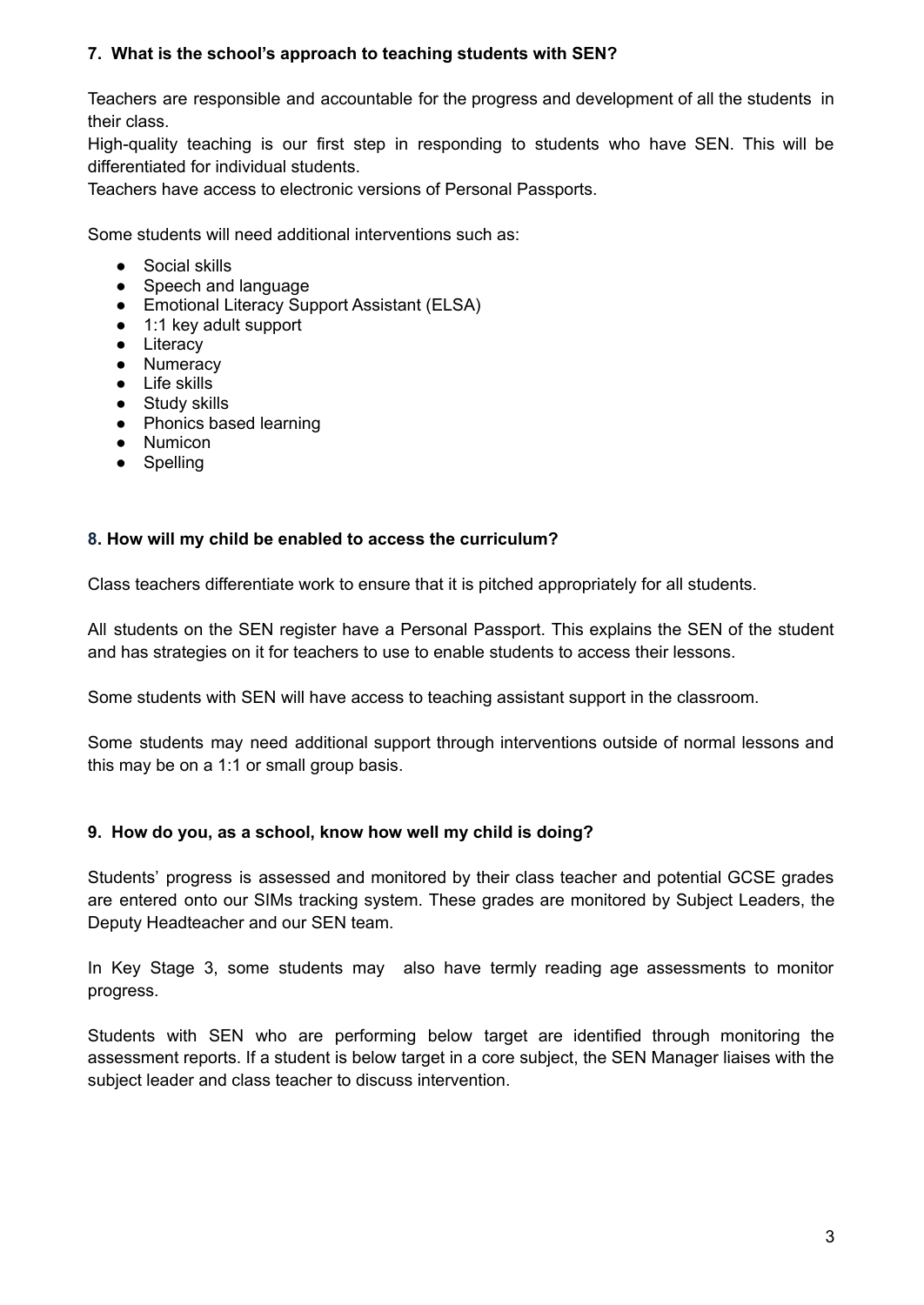## **10. What support will there be for my child's emotional wellbeing?**

We are an inclusive school and have a strong pastoral team to ensure that the self-esteem of our students is high and their emotional wellbeing is looked after.

We have a Year system at Westfield made up of tutor groups. The tutor is a member of staff whom your child will see every day. There is also a Head of Year, who is in a non-teaching, full-time, pastoral role; they look after the successes, queries, behaviour and emotional needs of each member of their year and are a strong link with home.

Mr Burles is Head of Pastoral Care and Mrs Strange, Assistant Headteacher/SENCo has oversight of Pastoral Care. Currently, the Heads of Year (HOY) and Deputy Heads of Year (DHOY) are as follows:

- Year 7 HOY Mr Bromham, DHOY Miss Bishop
- Year 8 HOY Mr Ovey, DHOY Mrs Handyside
- Year 9 HOY Mrs Hooper
- Year 10 HOY Mrs Ryan
- Year 11 HOY Mr Roney

(This information is correct as of November 2021)

In addition, for each year group, there is also an academic head of year.

Our Designated Safeguarding Team and our three trained Emotional Literacy Support Assistants (ELSA) provide further support for students with more complex emotional and social needs. We have access to theYouth Mental Health Team and have a counsellor who works in school for one day a week.

## **11. How are the curriculum and learning environment adapted to meet my child's needs?**

We make the following adaptations to ensure all students' needs are met:

- Differentiating our curriculum to ensure all students are able to access it, for example, by grouping, 1:1 work, teaching style, content of the lesson.
- Adapting our resources and staffing
- Using aids such as chromebooks, coloured overlays, visual timetables, larger font.
- Differentiating our teaching, for example, giving longer processing times, pre-teaching of key vocabulary, reading instructions aloud.

The school is visually accessible with signs as visual reinforcement.

The school site is partly wheelchair accessible but has a limited number of rooms that are not accessible and are dependent on climbing stairs.

## **12. How will my child be included in activities outside the classroom, such as school trips?**

All students are included in extracurricular activities and school trips.

For most off site visits, members of the SEN team will be part of the group of supervising adults. For students who have complex additional needs, where school and parents feel more support is needed for a trip to take place, there is an additional risk assessment and relevant support put in place to enable the student to take part. This is signed by both school and parents.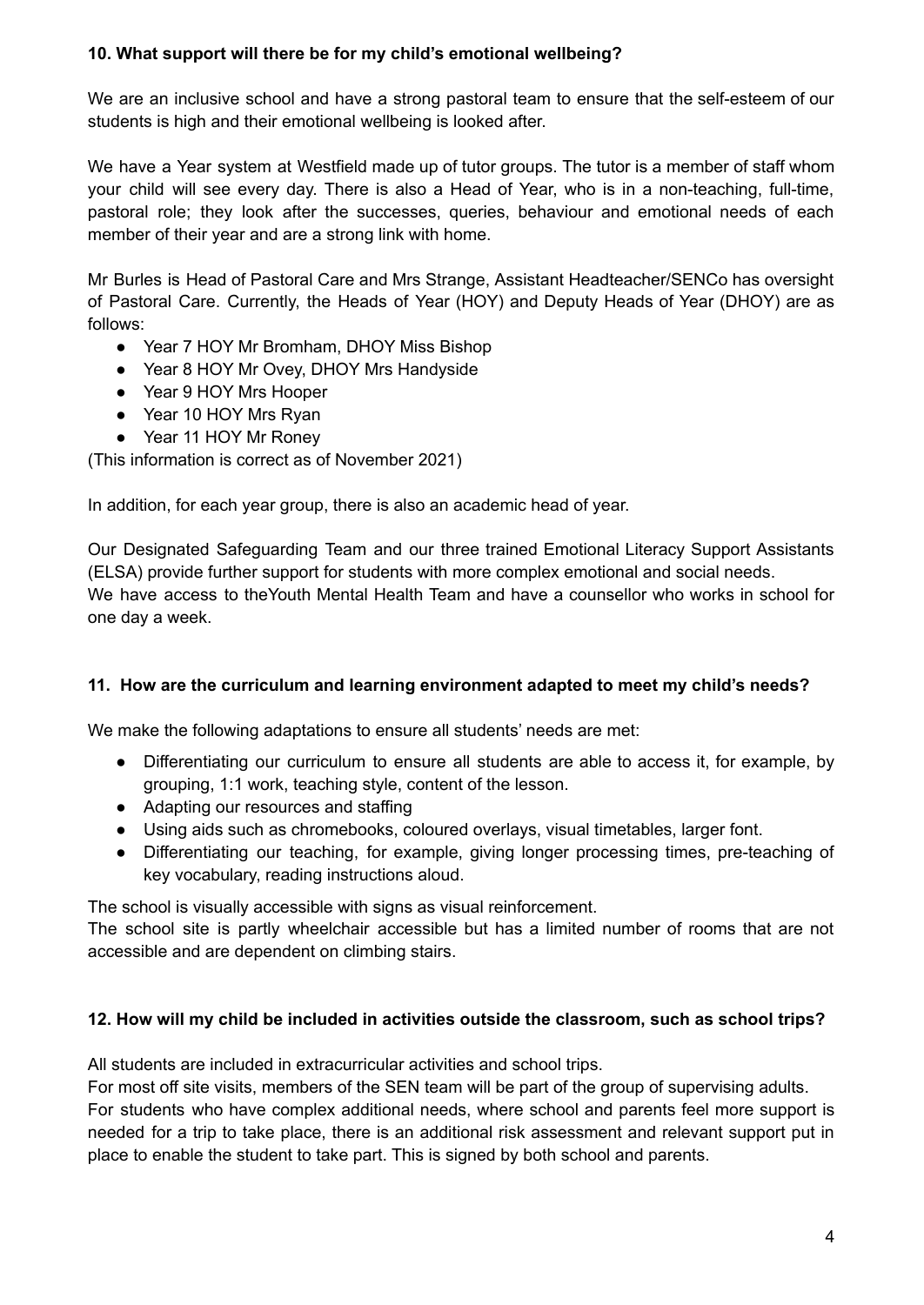#### **13. What specialist services and expertise are available at, or accessed by, the school?**

Teaching Assistants (TAs) have a high standard of training and this includes Speech and Language; Literacy; Behaviour Management; Numicon; Phonics; Autism Spectrum Disorder, EAL (English as an additional language).

We have a trained SENCo who has held this post for the past 6 years.

We also have a Parent and family Support Advisor (PfSA) who supports both students and families.

We work with additional external agencies such as Educational Psychologists; The Virtual School and Learning Support Service; The Autism and Communication Service; Children and Adolescent Mental Health Support (CAMHS), the Youth Mental Health Team and other relevant agencies.

## **14. How will the school prepare and support my child to join Westfield and move onto college?**

We hold an Open Day and Evening where all prospective students are invited with their parents to look around the school and talk to staff.

We have a whole cohort Transition Day in July where all the new students are invited in for a taster day and to meet with their allocated form tutor and Head of Year.

All feeder primary schools are visited by the Head of Year. Our SEN Manager visits schools that are sending students with SEN to us.

Students with more complex additional needs are offered additional transition days.

When moving onto college, we meet with the SEN representative to pass on information and strategies

If your child has an EHCP or additional funding, we invite a representative from college to be part of the Action Plan to support transition.

## **15. How do you assess and review students' progress towards outcomes?**

We follow the graduated approach and the four-part cycle of **assess, plan, do, review (APDR).**

Members of the SEN team carry out an analysis of the student's needs. This will draw on:

- The teacher's assessment and experience of the student
- Their previous progress and attainment or behaviour
- Other teachers' assessments, where relevant
- The individual's development in comparison to their peers and national data
- The views and experience of parents
- The student's own views
- Advice from external support services, if relevant

All teachers and support staff who work with the student will be made aware, through the Personal Passport of their needs, the outcomes sought, the support provided, and any teaching strategies or